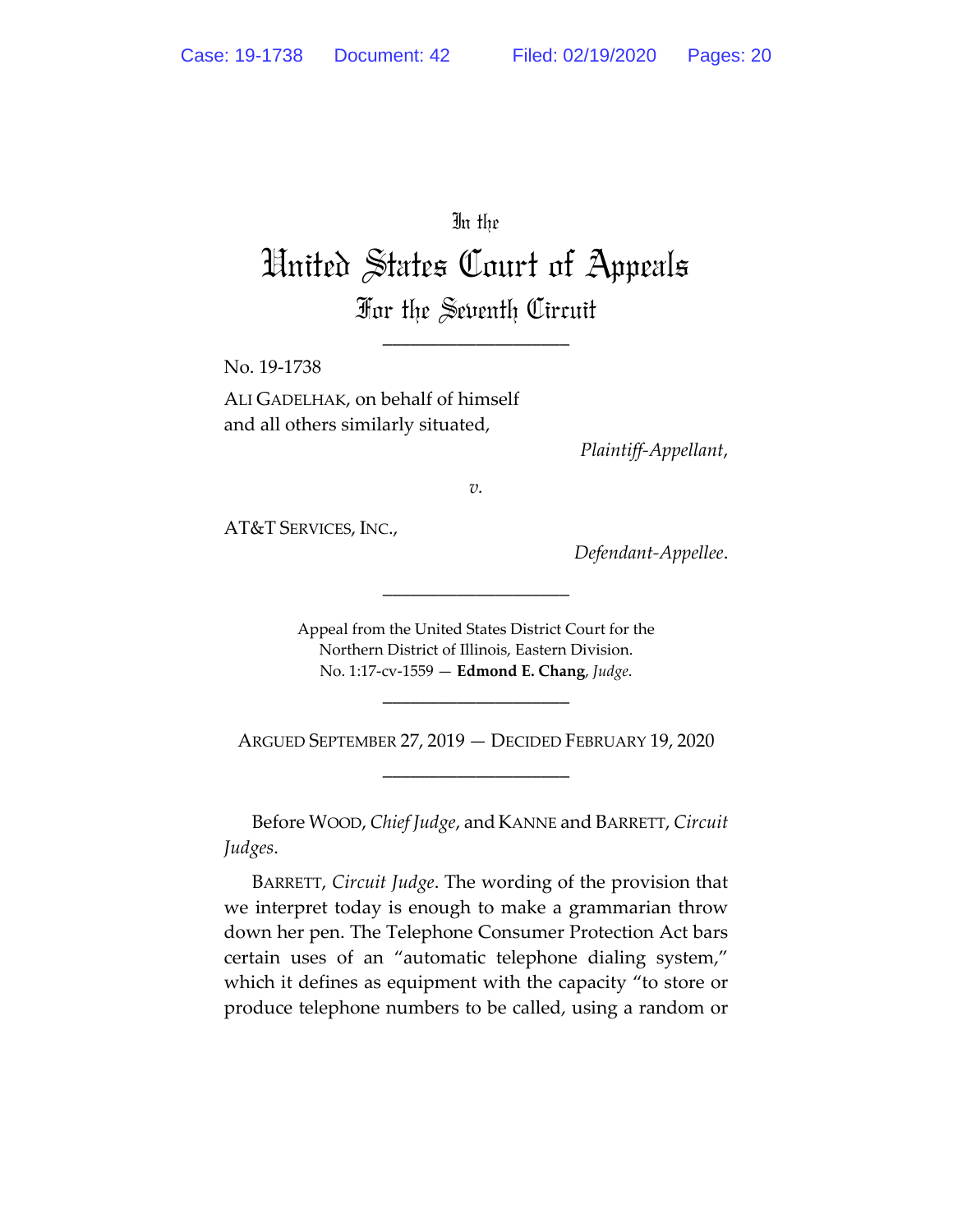sequential number generator," as well as the capacity to dial those numbers. We must decide an issue that has split the cir‐ cuits: what the phrase "using a random or sequential number generator" modifies.

We'll save the intense grammatical parsing for the body of the opinion—here, we'll just give the punchline. We hold that "using a random or sequential number generator" modifies both "store" and "produce." The system at issue in this case, AT&T's "Customer Rules Feedback Tool," neither stores nor produces numbers using a random or sequential number gen‐ erator; instead, it exclusively dials numbers stored in a cus‐ tomer database. Thus, it is not an "automatic telephone dial‐ ing system" as defined by the Act—which means that AT&T did not violate the Act when it sent unwanted automated text messages to Ali Gadelhak.

I.

This dispute stems from AT&T's "Customer Rules Feed‐ back Tool," a device that sends surveys to customers who have interacted with AT&T's customer service department. Using this tool, AT&T sent Chicago resident Ali Gadelhak five text messages asking survey questions in Spanish. But Gadelhak is neither an AT&T customer nor a Spanish speaker, and his number is on the national "Do Not Call Registry." An‐ noyed by the texts, Gadelhak brought a putative class action against AT&T for violating the Telephone Consumer Protec‐ tion Act, which Congress enacted in 1991 to address the prob‐ lem of intrusive telemarketing.

With some exceptions not relevant here, the Act prohibits the use of an "automatic telephone dialing system" to call or text any cellular phone without the prior consent of the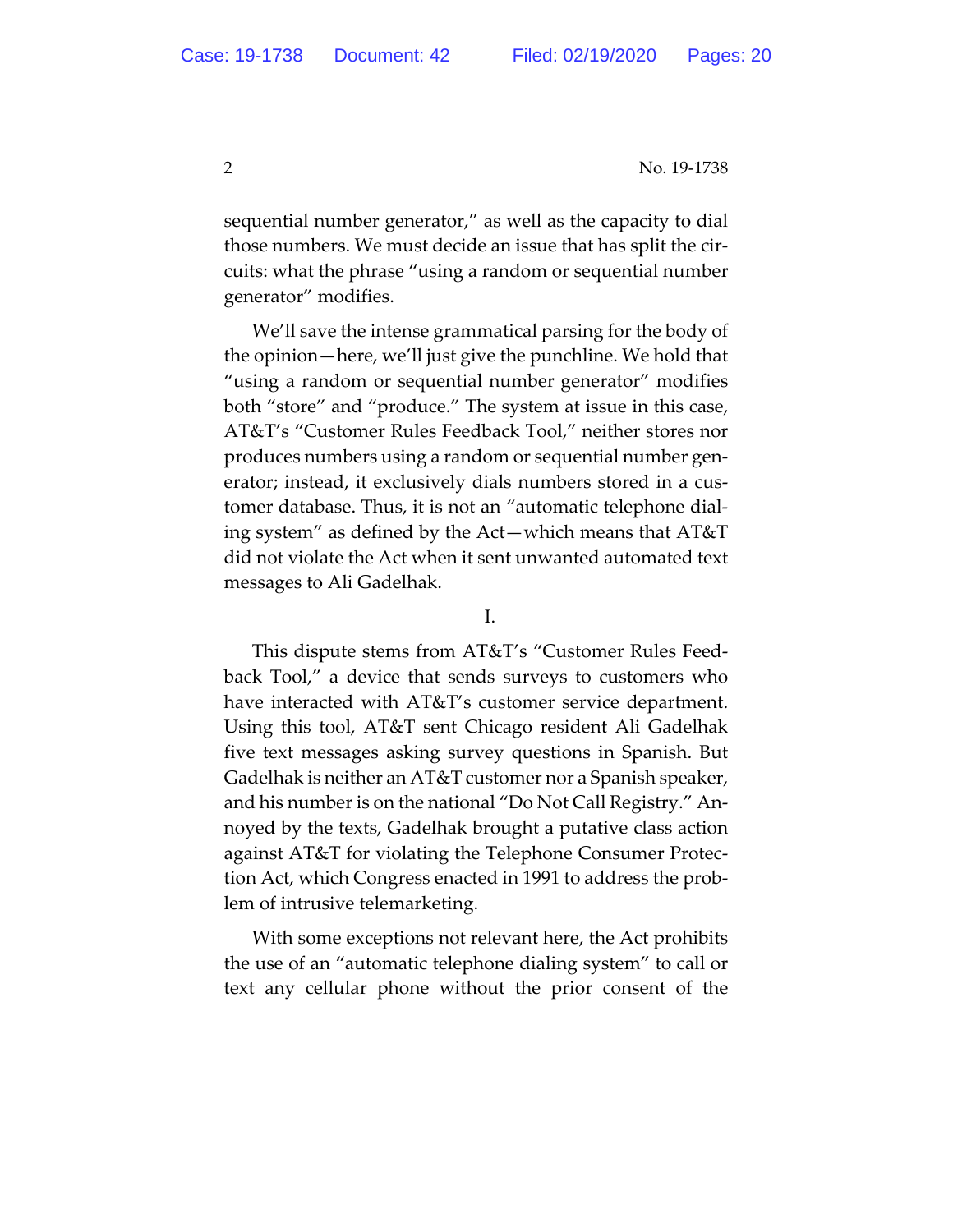recipient, as well as to call certain hospital numbers. 47 U.S.C. § 227(b)(1). An "automatic telephone dialing system" is de‐ fined as:

equipment which has the capacity—

- (A) to store or produce telephone numbers to be called, using a random or sequential num‐ ber generator; and
- (B) to dial such numbers.

*Id.* § 227(a)(1); *see also Campbell‐Ewald Co. v. Gomez*, 136 S. Ct. 663, 667 (2016) (clarifying that text messages are covered). The success of Gadelhak's suit depends on whether AT&T's feed‐ back tool meets this definition. Unfortunately, the awkward statutory wording, combined with changes in technology, makes this a very difficult question.

At the time that the Telephone Consumer Protection Act was passed, telemarketers primarily used systems that randomly generated numbers and dialed them, and everyone agrees that such systems meet the statutory definition. But that's not how AT&T's customer feedback tool works. The system, like others commonly used today, pulls and dials numbers from an existing database of customers rather than randomly generating them. (Given that its tool pulls exclu‐ sively from its customer database, AT&T posits that Gadelhak received messages because of a typographical error.) Deter‐ mining whether such systems meet the statutory definition has forced courts to confront an awkwardness in the statutory language that apparently didn't matter much when the statute was enacted: it's not obvious what the phrase "using a random or sequential number generator" modifies. The answer to that question dictates whether the definition captures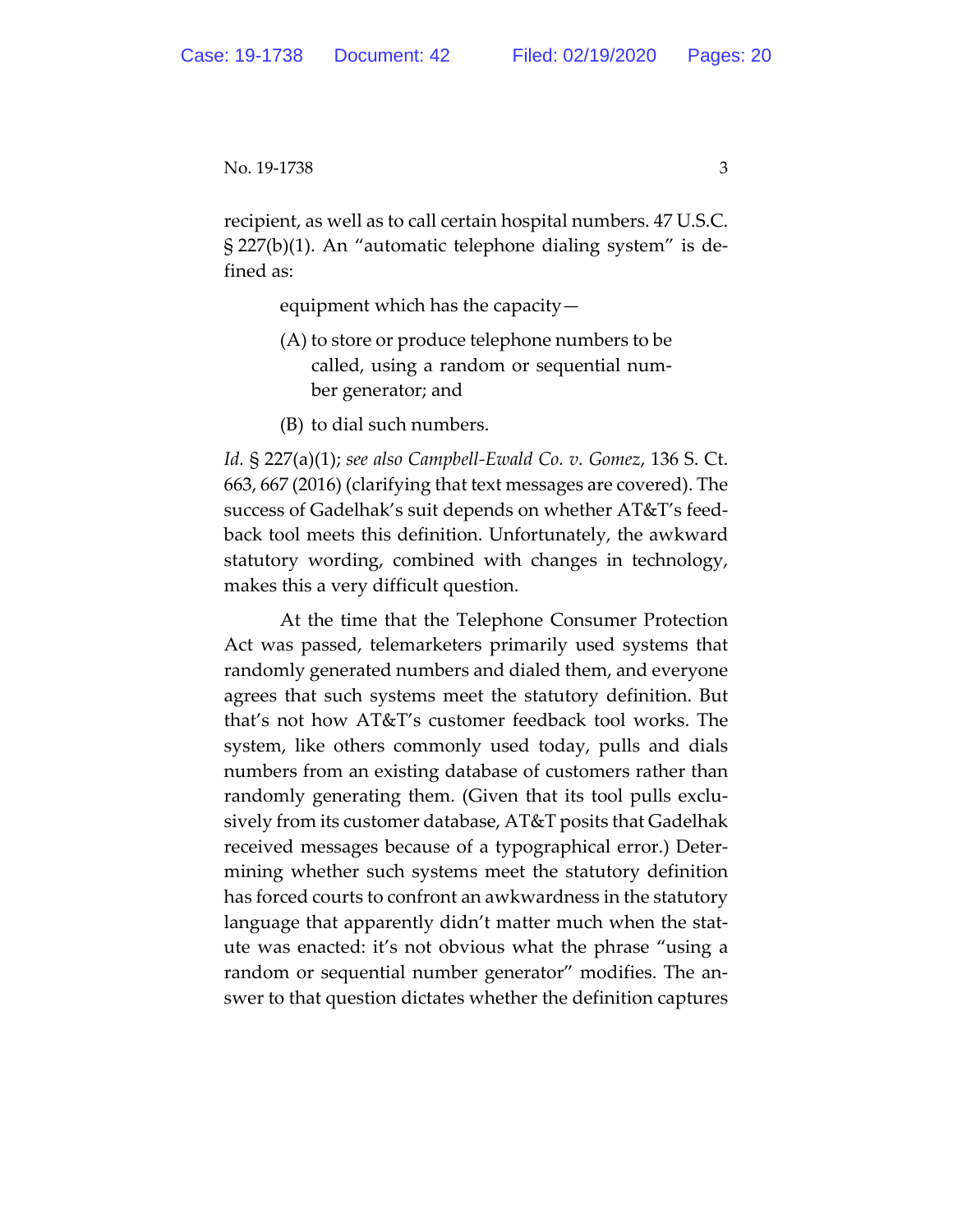only the technology that predominated in 1991 or is broad enough to encompass some of the modern, database‐focused systems.

II.

Before we analyze the merits, though, we must address the preliminary matter of Gadelhak's standing to bring this suit. The doctrine of standing is rooted in Article III of the U.S. Constitution, which limits the federal judicial power to re‐ solving "Cases" or "Controversies." U.S. CONST. art. III, § 2. To satisfy the standing requirement, the plaintiff must claim "to have suffered an injury that the defendant caused and the court can remedy." *Casillas v. Madison Ave. Assocs., Inc.*, 926 F.3d 329, 333 (7th Cir. 2019). If a plaintiff lacks standing, a fed‐ eral court lacks jurisdiction.

While AT&T does not challenge Gadelhak's standing, we have an independent obligation to confirm our jurisdiction before adjudicating a case. *FW/PBS, Inc. v. City of Dallas*, 493 U.S. 215, 231 (1990). To be sure, the obligation to verify our jurisdiction in every case does not mean that we have to dis‐ cuss it in every opinion. Here, though, the question whether plaintiffs like Gadelhak have standing is difficult enough to have divided the circuits. The Eleventh Circuit has held that the receipt of an unwanted automated text message is not a cognizable injury under Article III because it is insufficiently "concrete." *Salcedo v. Hanna*, 936 F.3d 1162, 1172 (11th Cir. 2019). The Second and Ninth Circuits have come out the other way. *Melito v. Experian Mtkg. Sols., Inc.*, 923 F.3d 85, 92–93 (2d Cir. 2019); *Van Patten v. Vertical Fitness Grp., LLC*, 847 F.3d 1037, 1042–43 (9th Cir. 2017). Given the split, it is important for us to show our work.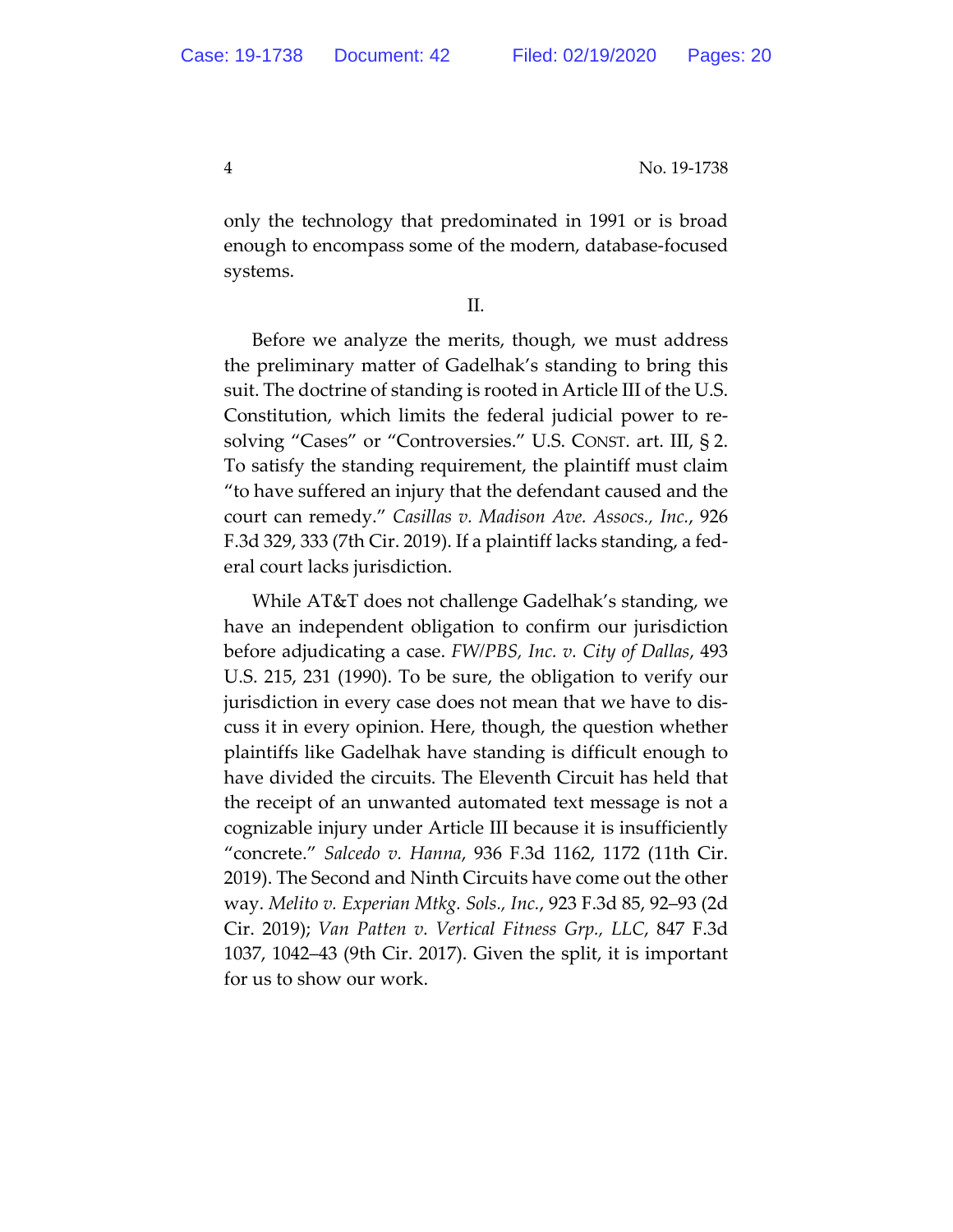To qualify as "concrete," an injury must be "real" rather than "abstract"—that is, "it must actually exist." *Spokeo, Inc. v. Robins*, 136 S. Ct. 1540, 1548 (2016). A "bare procedural vio‐ lation" does not qualify, even if it gives rise to a statutory cause of action. *Id.* at 1549. That is so because Article III cabins Congress's authority to create causes of action, and suits in‐ volving abstract injuries lie beyond "the judicial Power." U.S. CONST. art. III, § 1. Thus, Gadelhak's standing to sue is not set‐ tled by the fact that the Telephone Consumer Protection Act authorizes his suit. *See* 47 U.S.C. § 227(b)(3). It depends on whether the unwanted texts from AT&T caused him concrete harm or were merely a technical violation of the statute.

To determine whether the texts caused concrete harm, we look to both history and Congress's judgment. As the Court has explained, "it is instructive to consider whether an alleged intangible harm has a close relationship to a harm that has traditionally been regarded as providing a basis for a lawsuit in English or American courts." *Spokeo*, 136 S. Ct. at 1549. And because Congress is particularly suited "to identify intangible harms that meet minimum Article III requirements, its judgment is also instructive and important." *Id.*

We'll start with history. The common law has long recognized actions at law against defendants who invaded the pri‐ vate solitude of another by committing the tort of "intrusion upon seclusion." RESTATEMENT (SECOND) OF TORTS § 652B (AM. LAW INST. 1977). In rejecting standing in a similar case, the Eleventh Circuit suggested that the tort of intrusion upon seclusion addressed only invasions of privacy like eavesdrop‐ ping and spying, which pose a different kind of harm alto‐ gether. *Salcedo*, 936 F.3d at 1171. We see things differently. Courts have also recognized liability for intrusion upon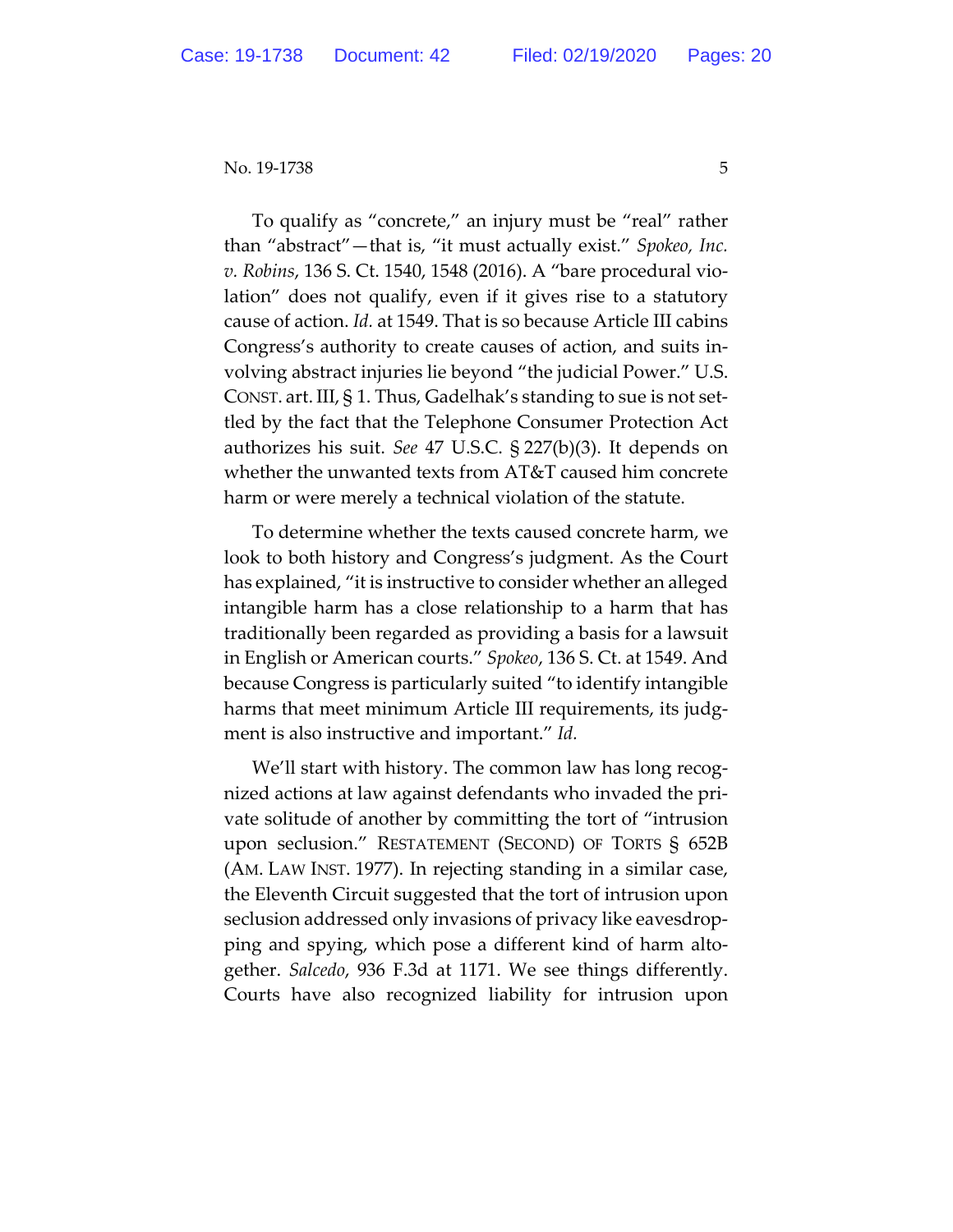seclusion for irritating intrusions—such as when "telephone calls are repeated with such persistence and frequency as to amount to a course of hounding the plaintiff." RESTATEMENT § 652B cmt. d; *see id.* cmt. b, illus. 5; *see also Carey v. Statewide Fin. Co.*, 223 A.2d 405, 406–07 (Conn. Cir. Ct. 1966); *Housh v. Peth*, 133 N.E.2d 340, 344 (Ohio 1956); *Household Credit Servs., Inc. v. Driscol*, 989 S.W.2d 72, 84–85 (Tex. App. 1998). The harm posed by unwanted text messages is analogous to that type of intrusive invasion of privacy.

Now, for Congress's judgment. In passing the Act, Con‐ gress decided that automated telemarketing can pose this same type of harm to privacy interests. Pub. L. No. 102‐243, § 2, 105 Stat. 2394, 2394 (1991) (explaining in the findings that "[u]nrestricted telemarketing … can be an intrusive invasion of privacy" and characterizing telemarketing as a "nui‐ sance"). While Congress cannot transform a non-injury into an injury on its say‐so, that is hardly what it did here. Instead, Congress identified a modern relative of a harm with long common law roots. And Gadelhak claims to have suffered the very harm that the Act is designed to prevent. *Cf. Melito*, 923 F.3d at 92–93 (reaching the same conclusion).1

<sup>&</sup>lt;sup>1</sup> The Eleventh Circuit maintains that Congress was concerned with the harm posed by unwanted telephone calls, not text messages. *Compare Salcedo*, 936 F.3d at 1172 (no standing in a TCPA suit over an unwanted text message), *with Cordoba v. DirectTV, LLC*, 942 F.3d 1259, 1270 (11th Cir. 2019) (finding injury‐in‐fact in a TCPA suit alleging unwanted calls). We don't share the view that the two are "categorically distinct." *Salcedo*, 936 F.3d at 1172. The undesired buzzing of a cell phone from a text message, like the unwanted ringing of a phone from a call, is an intrusion into peace and quiet in a realm that is private and personal. This is the very harm that Congress addressed.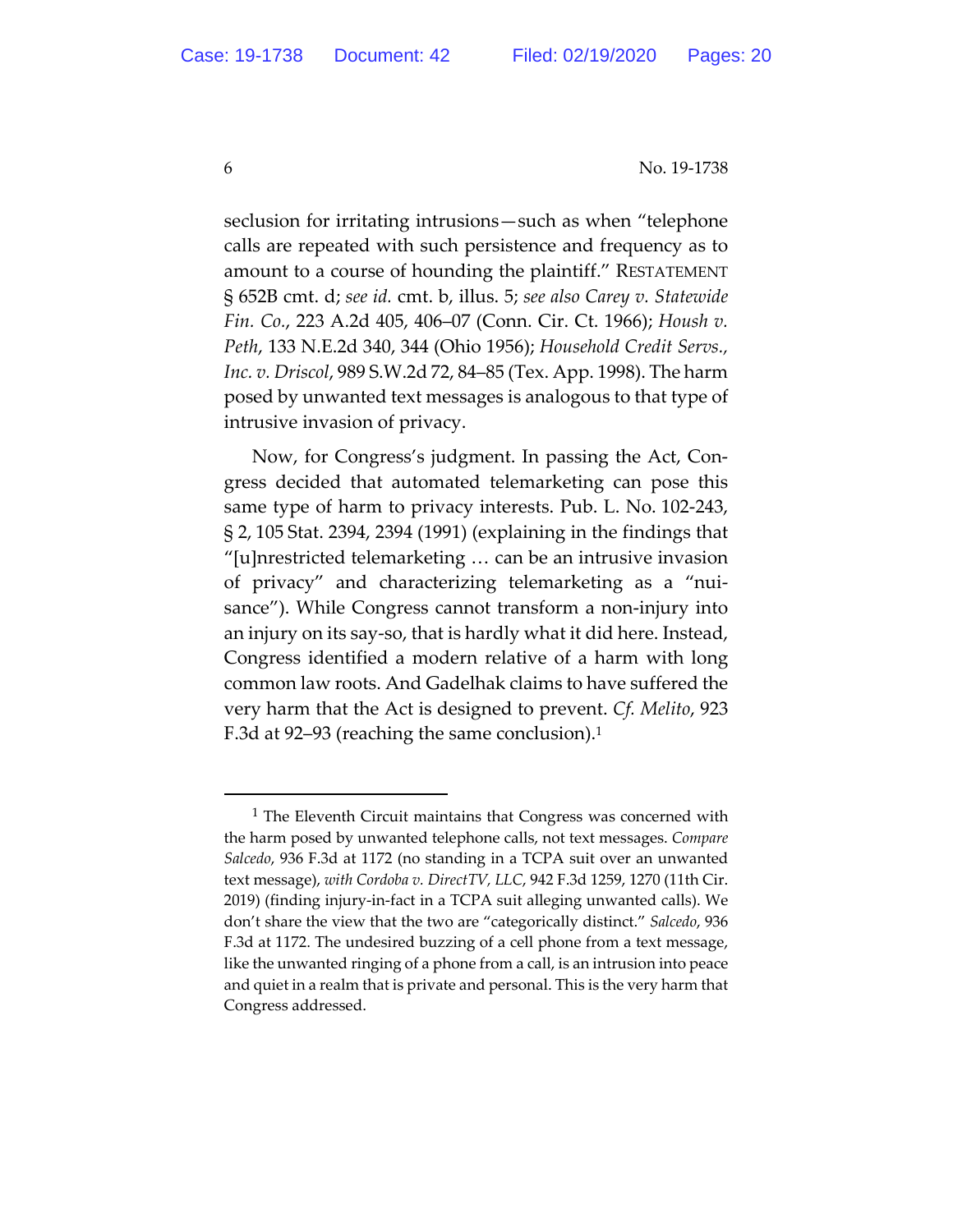The Eleventh Circuit treated the injury in its case as ab‐ stract partly because common law courts generally require a much more substantial imposition—typically, many calls—to support liability for intrusion upon seclusion. *See, e.g.*, *Sofka v. Thal*, 662 S.W.2d 502, 511 (Mo. 1983). But when *Spokeo* in‐ structs us to analogize to harms recognized by the common law, we are meant to look for a "close relationship" in kind, not degree. *See* 136 S. Ct. at 1549. In other words, while the common law offers guidance, it does not stake out the limits of Congress's power to identify harms deserving a remedy. Congress's power is greater than that: it may "elevat[e] to the status of legally cognizable injuries concrete, *de facto* injuries that were previously inadequate in law." *Id.* (alteration in original) (quoting *Lujan v. Defs. of Wildlife*, 504 U.S. 555, 578 (1992)). A few unwanted automated text messages may be too minor an annoyance to be actionable at common law. But such texts nevertheless pose the same *kind* of harm that com‐ mon law courts recognize—a concrete harm that Congress has chosen to make legally cognizable.2 *Van Patten*, 847 F.3d at 1043.

<sup>&</sup>lt;sup>2</sup> The Eleventh Circuit arguably limited its holding to the receipt of one text message in violation of the Act, *see Salcedo*, 936 F.3d at 1174 (J. Pryor, J., concurring in judgment only), suggesting that it might come out differently in a case in which a greater number of texts strengthened the analogy to the common law tort. The Second Circuit, by contrast, did not even mention the number of texts at issue in *Melito*, 923 F.3d at 92–93, and the Ninth Circuit held that standing existed in *Van Patten* when the defendant allegedly sent only two texts, 847 F.3d at 1041–43. For the rea‐ sons we've explained, we agree with the Second and Ninth Circuits that the number of texts is irrelevant to the injury‐in‐fact analysis.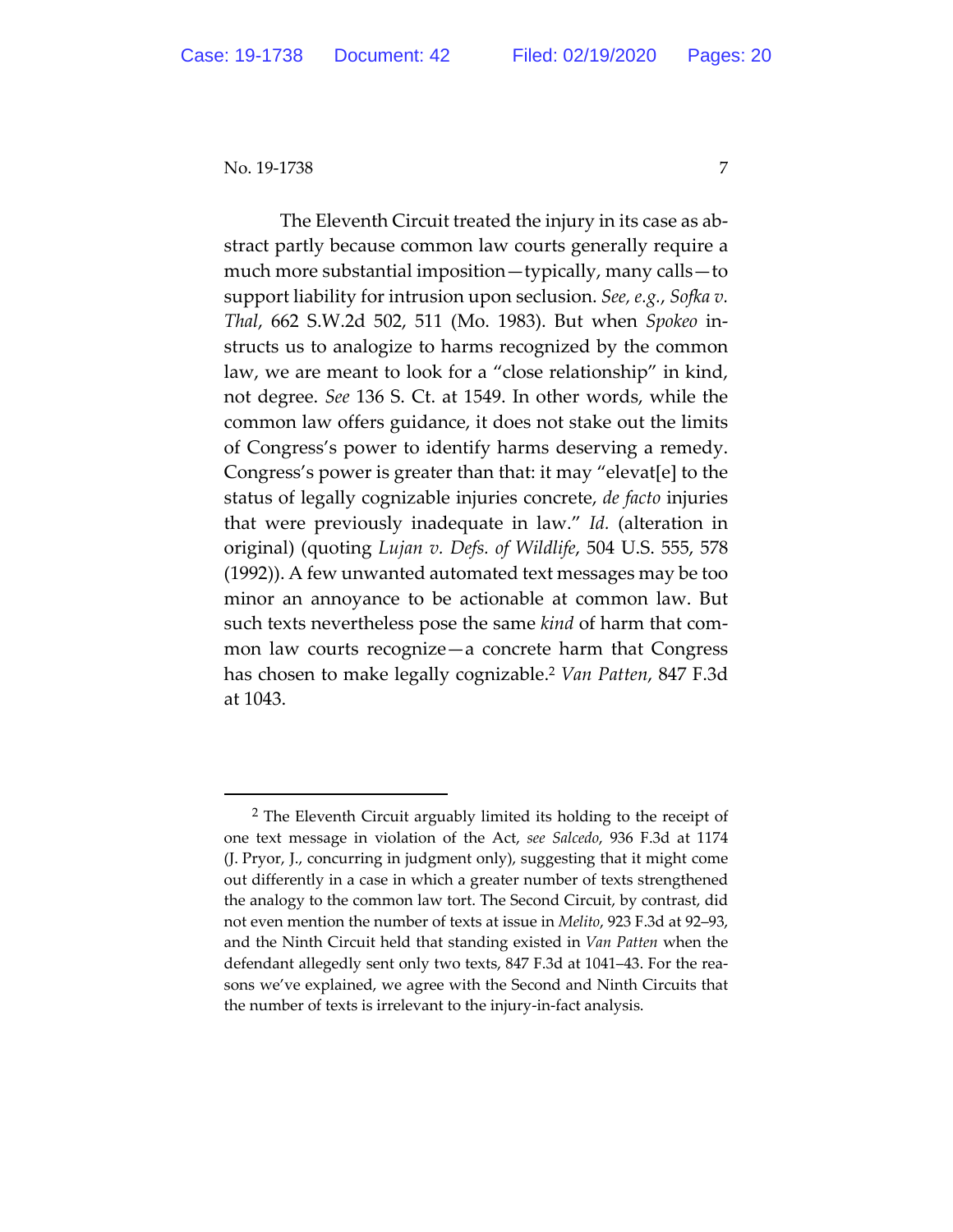We therefore agree with the Second and Ninth Circuits that unwanted text messages can constitute a concrete injury‐ in‐fact for Article III purposes.

## III.

With standing out of the way, we turn to the merits. We previously addressed the same provision in *Blow v. Bijora, Inc.*, 855 F.3d 793 (7th Cir. 2017), but at that time, a 2015 FCC Order interpreting the Act was on the books. We held that "absent a direct appeal to review the 2015 FCC Order's inter‐ pretation," the Hobbs Act required us to adopt the FCC's def‐ inition of an "automatic telephone dialing system." *Id.* at 802; *see* 28 U.S.C. § 2342(1). But since we decided *Blow*, there has been just such a "a direct appeal to review" the FCC Order: the D.C. Circuit struck down the 2015 FCC interpretation in *ACA International v. FCC*, 885 F.3d 687, 695 (D.C. Cir. 2018). And contrary to Gadelhak's assertion, *ACA International* did not leave prior FCC Orders intact. Instead, the D.C. Circuit clarified that its review also covered "the agency's pertinent pronouncements"—its prior Orders. *Id.* at 701. Neither *Blow* nor any FCC Order binds us in this case. *See Glasser v. Hilton Grand Vacations Co.*, Nos. 18‐14499 & 18‐14586, 2020 WL 415811, at \*6 (11th Cir. Jan. 27, 2020); *Marks v. Crunch San Di‐ ego, LLC*, 904 F.3d 1041, 1049–50 (9th Cir. 2018); *see also Dominguez v. Yahoo, Inc.*, 894 F.3d 116, 119 (3d Cir. 2018) (im‐ plicitly reaching the same conclusion by declining to defer to any FCC Order). We therefore interpret the statute's text as though for the first time.

There are at least four ways of reading the statutory defi‐ nition of an "automatic telephone dialing system." First, the phrase "using a random or sequential number generator" might modify both *store* and *produce*, which would mean that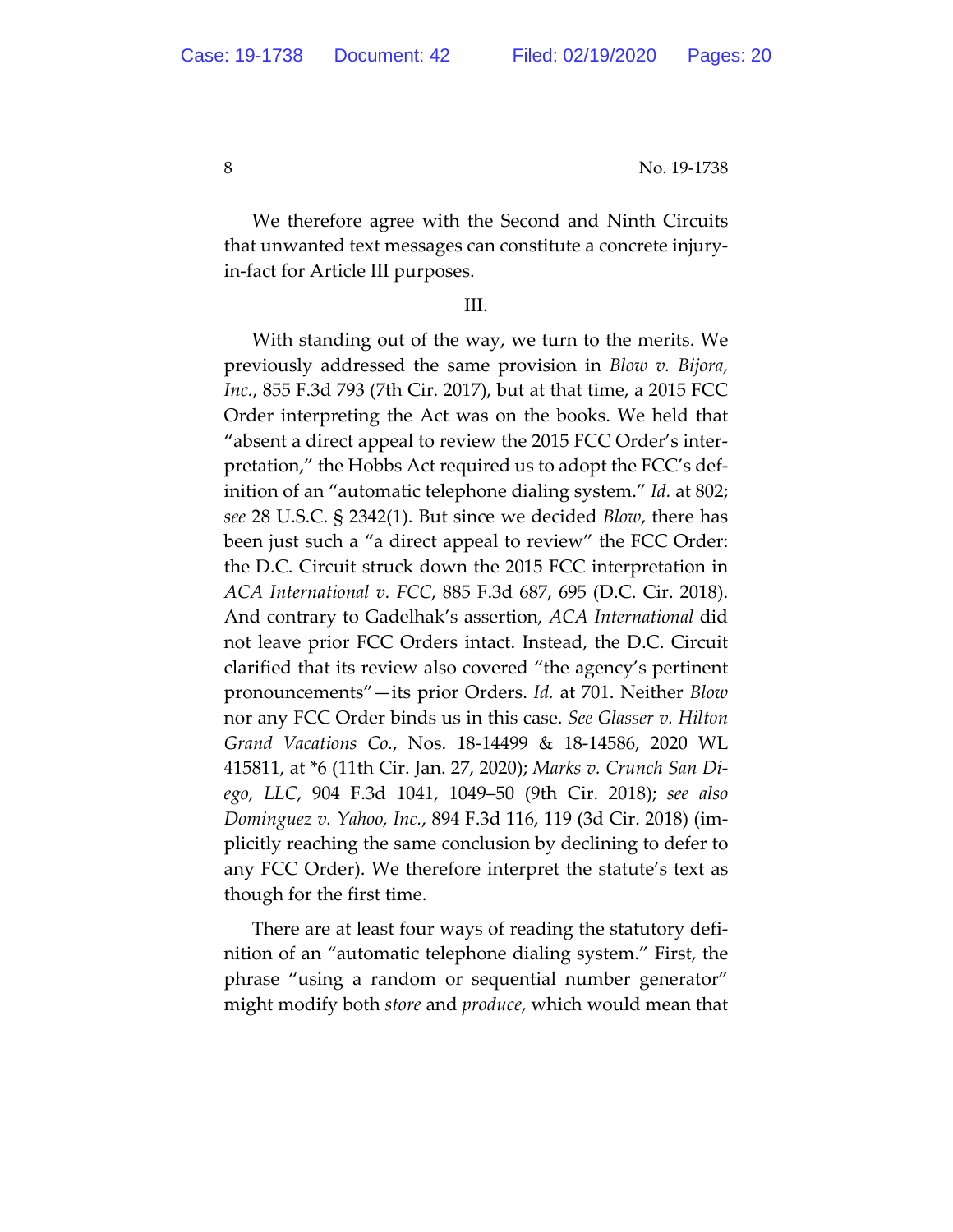a device must be capable of performing at least one of those functions using a random or sequential number generator to qualify as an "automatic telephone dialing system." This is how the Third and Eleventh Circuits interpret the statute. *Dominguez*, 894 F.3d at 119; *Glasser*, 2020 WL 415811, at \*2.3 Second, the phrase might describe the *telephone numbers* them‐ selves, specifying that the definition captures only equipment that dials randomly or sequentially generated numbers. This is how the district court interpreted the provision. Third, the phrase might limit only the word *produce*, which would mean that the definition captures not only equipment that can pro‐ duce numbers randomly or sequentially, but also any equip‐ ment that can simply store and dial numbers. This is the Ninth Circuit's interpretation. *Marks*, 904 F.3d at 1052. Finally, the phrase could describe the manner in which the telephone numbers are *to be called*, regardless of how they are stored, produced, or generated. Some courts—including the district court in this case—have alluded to this possibility, although none has adopted it. *See, e.g.*, *Glasser*, 2020 WL 415811, at \*7.

<sup>3</sup> In *Dominguez v. Yahoo, Inc.* (*Dominguez II*), the Third Circuit ex‐ plained that after *ACA International*, it would revert to the interpretation it had adopted before the 2015 FCC Order. 894 F.3d at 119. Before the Order, the court had held that the definition covered equipment that "may have the capacity to store or to produce the randomly or sequentially generated numbers to be dialed," and then asked the district court on remand to consider how a number can be stored using a random number generator. *Dominguez v. Yahoo, Inc.* (*Dominguez I*), 629 F. App'x 369, 372 n.1 (3d Cir. 2015) (emphasis omitted). *Dominguez I* is not perfectly clear about which interpretation it applies, but the remand suggests that it reads "using a random or sequential number generator" to describe how the numbers may be stored or produced—consistent with the first interpretation that we summarize.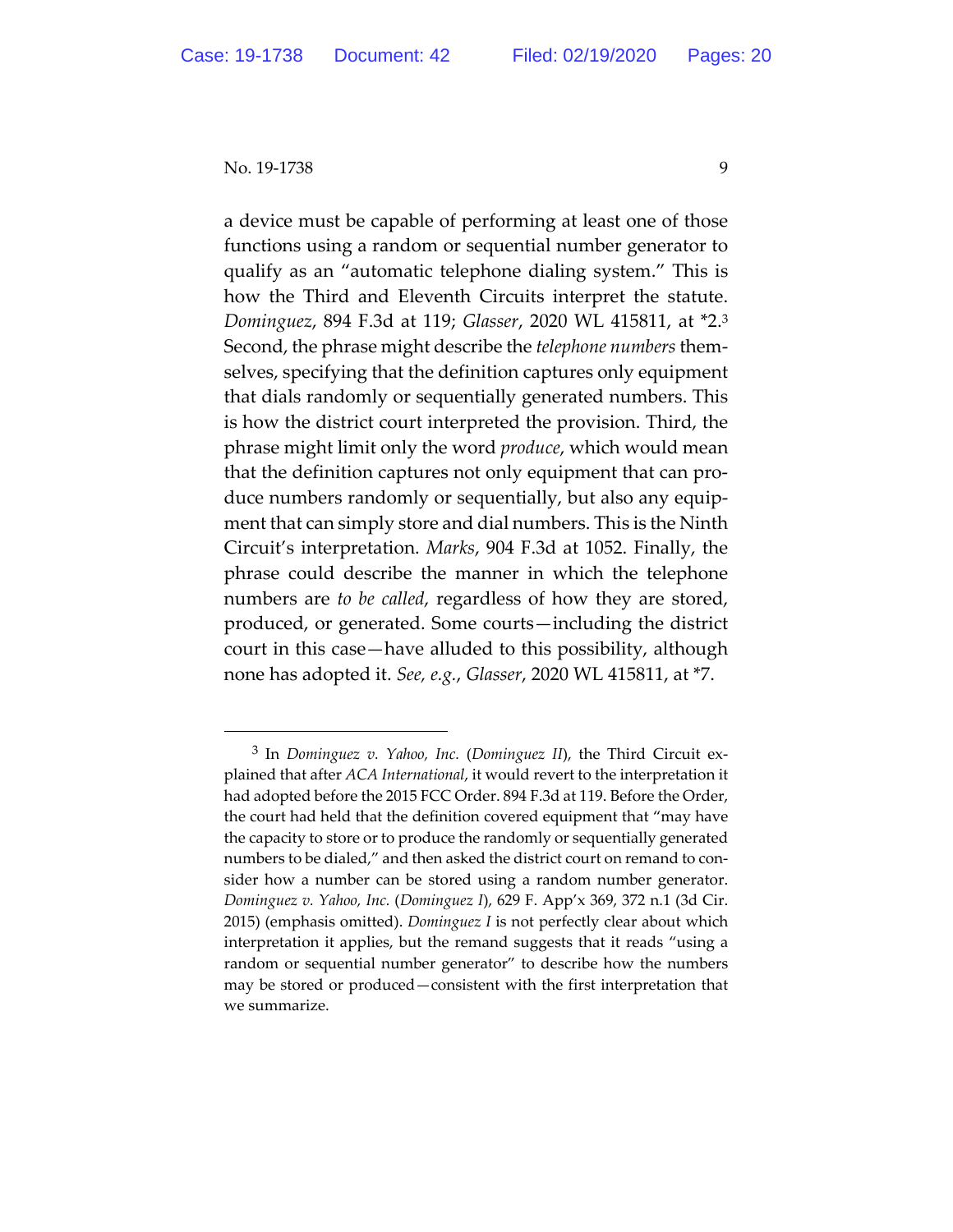A.

We begin with the interpretation adopted by the Third and Eleventh Circuits. Under their reading, the phrase "using a random or sequential number generator" modifies both "store" and "produce," defining the means by which either task must be completed for equipment to qualify as an "auto‐ matic telephone dialing system." That is, the statute ad‐ dresses:

equipment which has the capacity—

(A) to *store* or *produce* telephone numbers to be called, *using a random or sequential number gener‐ ator*; and

(B) to dial such numbers.

AT&T advocates this reading, which would exclude its cus‐ tomer feedback tool because the tool lacks the capacity either to store or to produce telephone numbers using a number generator. Instead, the tool dials numbers only from a cus‐ tomer database.

This interpretation is certainly the most natural one based on sentence construction and grammar. As the Eleventh Cir‐ cuit explained, "[w]hen two conjoined verbs ('to store or pro‐ duce') share a direct object ('telephone numbers to be called'), a modifier following that object ('using a random or sequen‐ tial number generator') customarily modifies both verbs." *Glasser*, 2020 WL 415811, at \*2. The placement of the comma before "using a random or sequential number generator" in the statute further suggests that the modifier is meant to ap‐ ply to the entire preceding clause. *See* ANTONIN SCALIA & BRYAN A. GARNER, READING LAW: THE INTERPRETATION OF LEGAL TEXTS 150 (2012). That clause is driven by the two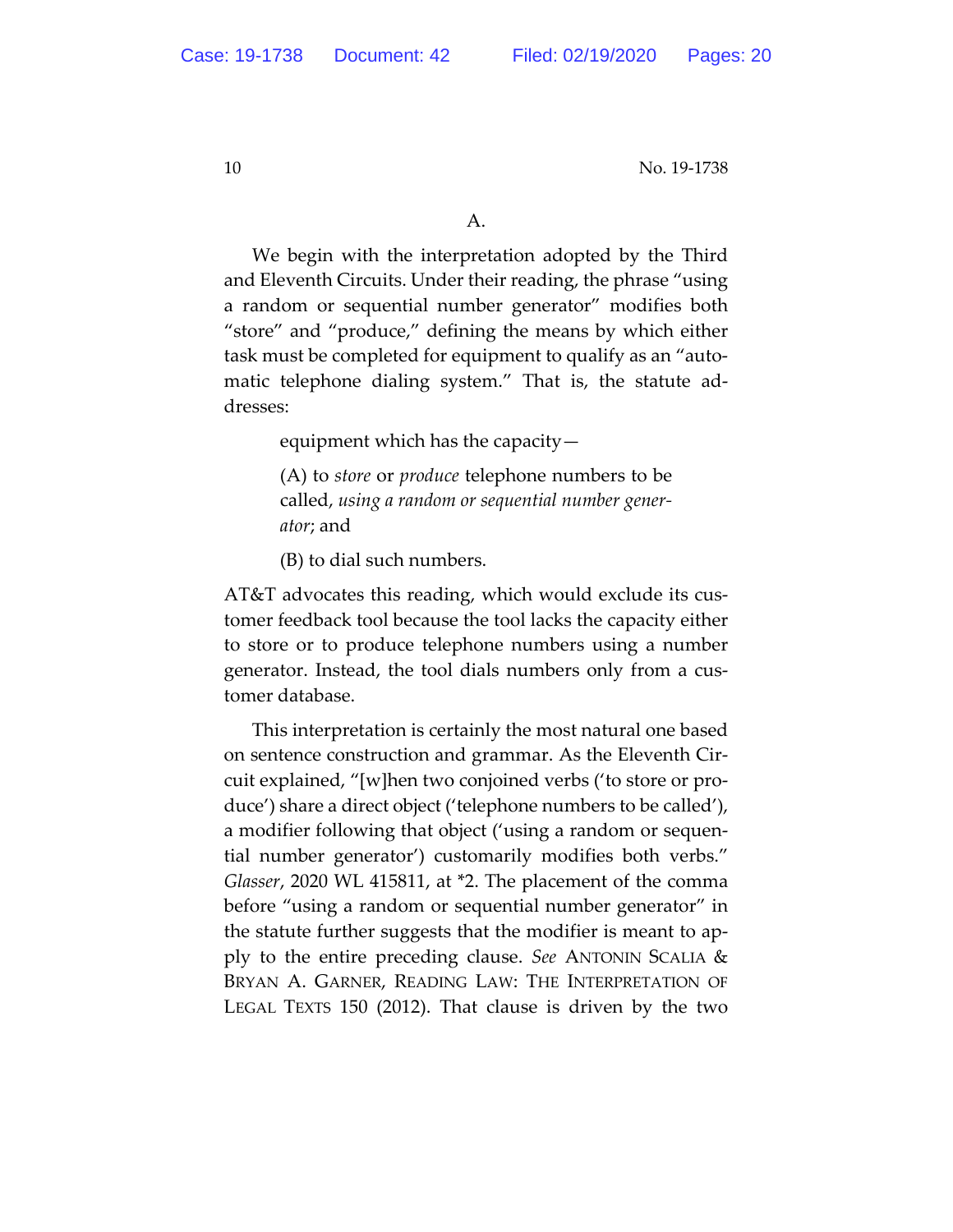verbs, "to store or produce." The sentence's construction thus seems to encourage applying the phrase "using a random or sequential number generator" to both verbs.

But this first interpretation runs into a problem: as one dis‐ trict court wrote, "it is hard to see how a number generator could be used to 'store' telephone numbers." *Pinkus v. Sirius XM Radio, Inc.*, 319 F. Supp. 3d 927, 938 (N.D. Ill. 2018). AT&T counters that a device that generates random numbers and then dials them does, technically, "store" such a number for the fleeting interval between those two functions. While that may be true as a technical matter, as a matter of ordinary us‐ age it's hard to say that the random number generator is "storing" in any notable way. More persuasive, however, is the point that some systems "store" randomly generated num‐ bers for much longer than a few fleeting moments. The record before the FCC reveals that at the time of the statute's enactment, devices existed with the capacity to generate random numbers and then store them in a file for a significant time before selecting them for dialing.4 *See* Noble Systems Corp., Comments in Response to the FCC's Request for Comments of the Interpretation of the TCPA in Light of the 9th Circuit's Decision in *Marks v. Crunch San Diego* 12–15 (Oct. 16, 2018), https://ecfsapi.fcc.gov/file/1016271761504/Noble\_Sys‐ tem\_Comments\_FCC\_DA18‐1014\_FINAL.pdf. The capacity for storage is more central to such a device's function.

Gadelhak responds that if the Act had meant to capture random‐generation devices defined by their storage

<sup>&</sup>lt;sup>4</sup> For a more fulsome history of the statute and the FCC's regulations interpreting it, see both *Glasser*, 2020 WL 415811, at \*4–5, and *Marks*, 904 F.3d at 1043–48.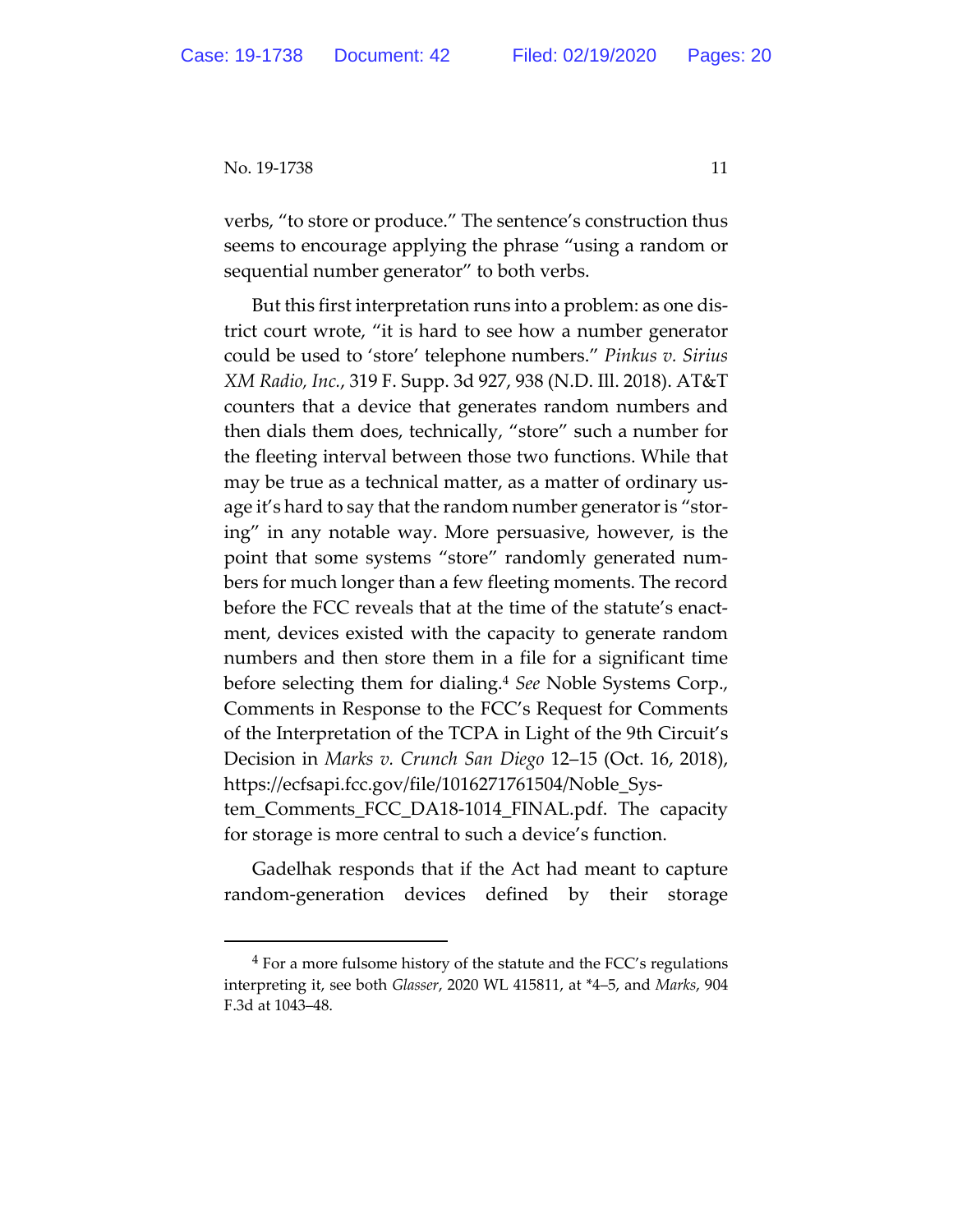capacities, it needn't have used the word "store" at all. After all, such a device also necessarily can "produce" numbers us‐ ing a number generator, rendering the "store" option in the statute superfluous. That surplusage is not a deal‐breaker. *See* SCALIA & GARNER, *supra*, at 176–77 ("Sometimes drafters *do* re‐ peat themselves and *do* include words that add nothing of substance, either out of a flawed sense of style or to engage in the ill‐conceived but lamentably common belt‐and‐suspend‐ ers approach."). Given the range of storage capacities among telemarketing devices at the time of enactment, it is plausible that Congress chose some redundancy in order to cover "the waterfront." *Glasser*, 2020 WL 415811, at \*3.

Notwithstanding the difficulties posed by this interpreta‐ tion, we think that the language bears it. But because of those difficulties, we proceed to consider whether any of the other possibilities fares better.

## B.

The district court favored the next option: that "using a random or sequential number generator" modifies the "tele‐ phone numbers" that are dialed. Since the telephone numbers themselves obviously lack the capacity to "us[e]" a number generator, the phrase really describes the means by which tel‐ ephone numbers are *generated*, as follows:

equipment which has the capacity—

(A) to store or produce *telephone numbers* to be called, *[generated] using a random or sequential number generator*; and

(B) to dial such numbers.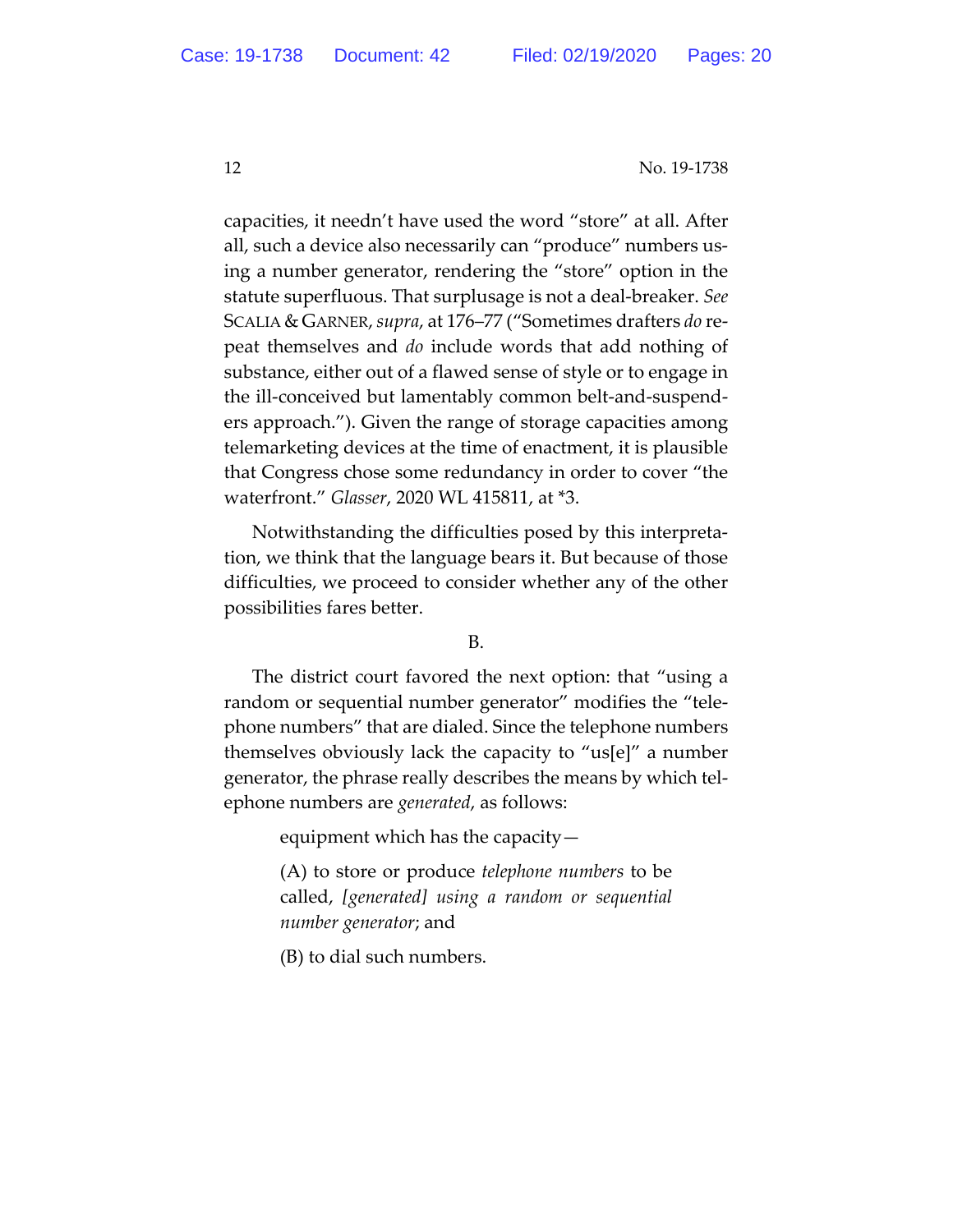Under this interpretation, an "automatic telephone dialing system" is equipment with the capacity to store or produce telephone numbers generated using a random or sequential number generator as well as the capacity to dial those num‐ bers. Because AT&T's system cannot generate random strings of numbers for itself and instead dials only existing numbers from AT&T accounts, the district court held that it could not satisfy the statutory definition.

The district court's interpretation avoids the problems as‐ sociated with the word "store." But it has a problem of its own: the grammatical structure of the sentence. The phrase "using a random or sequential number generator" is an ad‐ verbial phrase with an elided preposition—it means "[by] us‐ ing a random or sequential number generator." As an adver‐ bial phrase that describes how something is to be done, it can‐ not modify a noun in this context. So, to arrive at its reading, the district court had to insert a significant word into the stat‐ ute that simply isn't there. Although the district court's ver‐ sion of the statute is clearer and therefore tempting, "our task is to interpret the words of Congress, not add to them." *Evans v. Portfolio Recovery Assocs., LLC*, 889 F.3d 337, 346 (7th Cir. 2018) (citation omitted). The words of Congress, as written, do not permit this second interpretation.

C.

Gadelhak presses the third option: that the phrase "using a random or sequential number generator" modifies only the equipment's capacity to "produce." With emphasis, the defi‐ nition would read:

equipment which has the capacity—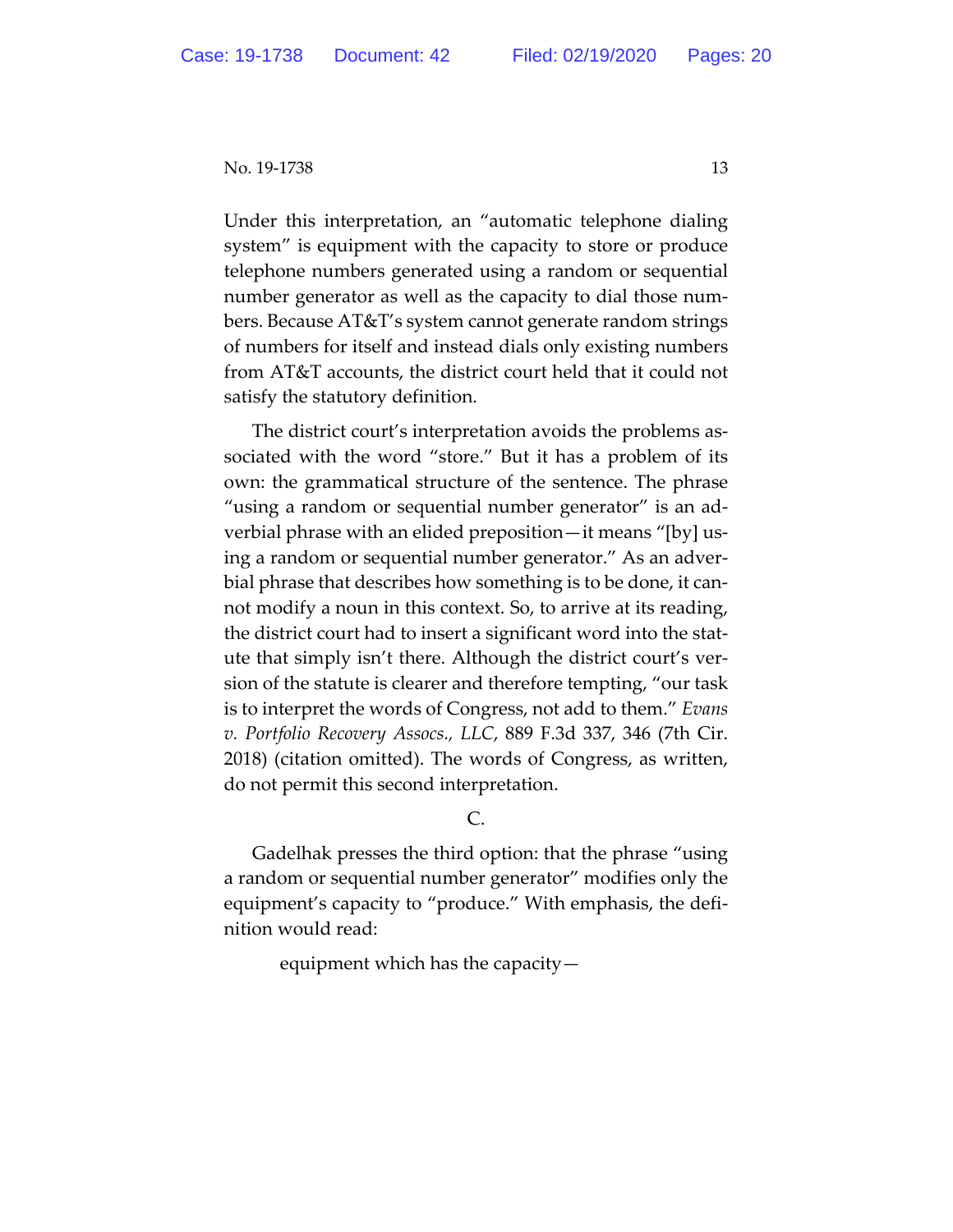(A) to store or *produce* telephone numbers to be called, *using a random or sequential number gener‐ ator*; and

(B) to dial such numbers.

To Gadelhak, it doesn't matter that AT&T's system cannot generate random or sequential ten‐digit numerical strings. As he sees it, the capacity to produce numbers using a random number generator is only one means of meeting the statutory definition. Gadelhak argues that the disjunctive "or" in "store or produce" means that an "automatic telephone dialing sys‐ tem" need not produce numbers at all. Since "using a random or sequential number generator" modifies only "produce," Gadelhak argues that all equipment with the capacity to store telephone numbers to be called and to dial those numbers qualifies as an automatic telephone dialing system. This is the interpretation that the Ninth Circuit adopted in *Marks v. Crunch San Diego*.

This interpretation eliminates the problem of the first one—that the phrase is an admittedly imperfect fit for the verb "store." And it does not require us to add a word to the statute as the second one does. But Gadelhak's approach has a fatal flaw of its own: it requires us to contort the statutory text almost beyond recognition. Everyone agrees that "tele‐ phone numbers to be called" is the object of both "store" and "produce." That makes sense because "produce" is not set off from "store" in the text, either with the infinitive "to" or with a comma. *See* SCALIA & GARNER, *supra*, at 148–49. It would be unnatural, then, to splice "store" and "produce" to have the final phrase, "using a random or sequential number genera‐ tor," modify only the latter verb. Gadelhak asks us to reorder the sentence to separate "store" and "produce" but to clarify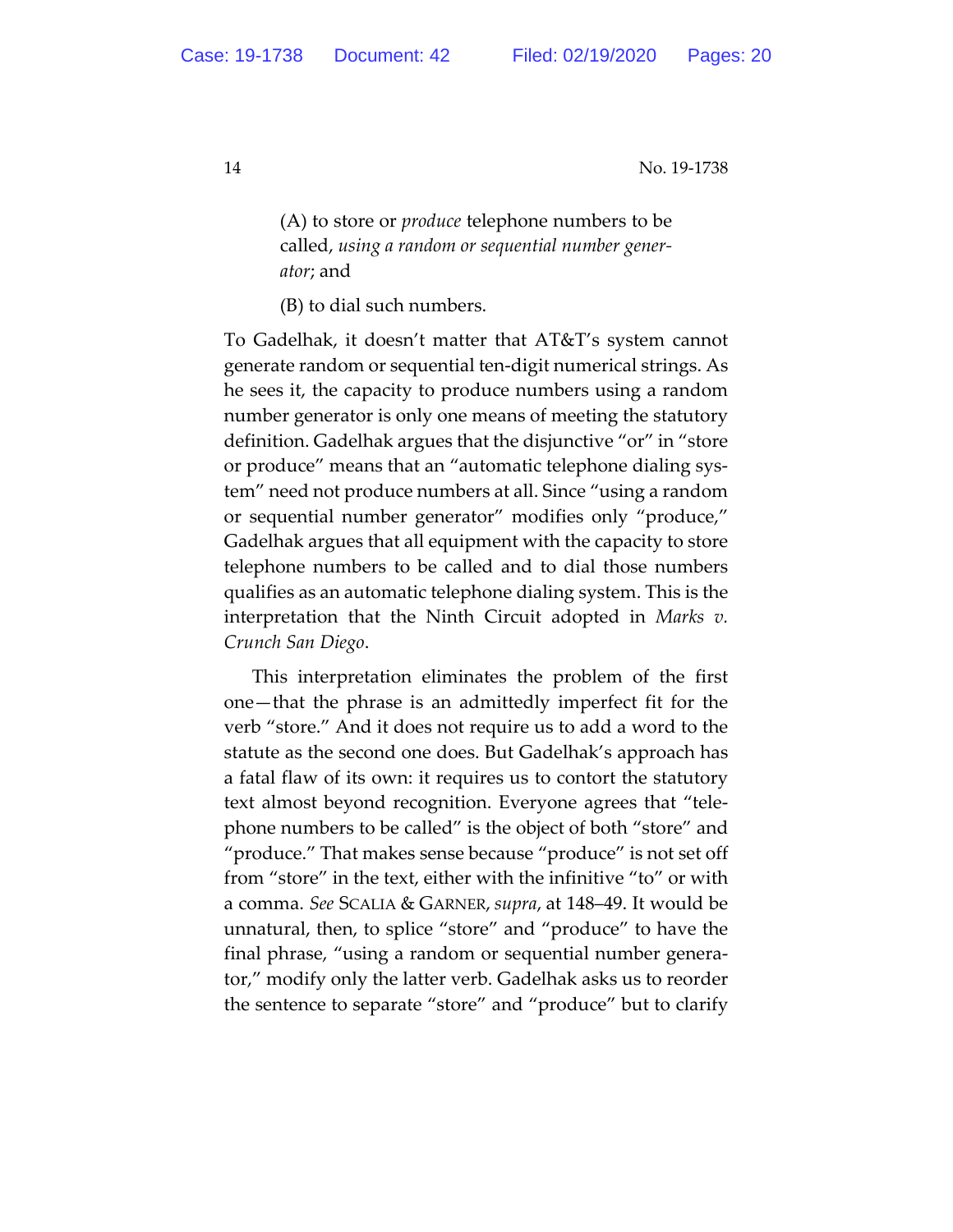that "telephone numbers" is the object of both. That would be a significant judicial rewrite.

Nonetheless, Gadelhak maintains that the statutory struc‐ ture requires this reading. He emphasizes that the statute carves out a defense for recipients who have given their prior express consent. *See* 47 U.S.C. § 227(b)(1)(A) (authorizing the use of an automatic telephone dialing system for calls or texts "made with the prior express consent of the called party"). If an "automatic telephone dialing system" is defined by its ca‐ pacity to generate numbers at random, Gadelhak says, it would be impossible for a party ever to take advantage of the consent defense except by coincidence. He explains that a caller could not know in advance whether the telephone number, having been randomly generated, would belong to a party who had previously consented to being called. *See also Marks*, 904 F.3d at 1051 (adopting this argument). But as an‐ other court explained, "it is possible to imagine a device that both has the capacity to generate numbers randomly or se‐ quentially and can be programmed to avoid dialing certain numbers …." *Pinkus*, 319 F. Supp. 3d at 939. Gadelhak's ra‐ tionale for choosing an atextual interpretation is therefore un‐ persuasive.

Gadelhak has one last card to play: he insists that Con‐ gress blessed his interpretation of the statute when it amended the Act in 2015. At that time, the D.C. Circuit had not yet struck down the 2015 FCC Order interpreting the statute in Gadelhak's favor. Gadelhak asserts that Congress es‐ sentially ratified that interpretation when it amended the stat‐ ute in 2015 to add an exception for government debt collection and declined to amend the definition in any other respect. *See* Pub. L. No. 114‐74, § 301, 129 Stat. 584, 588 (2015). We reject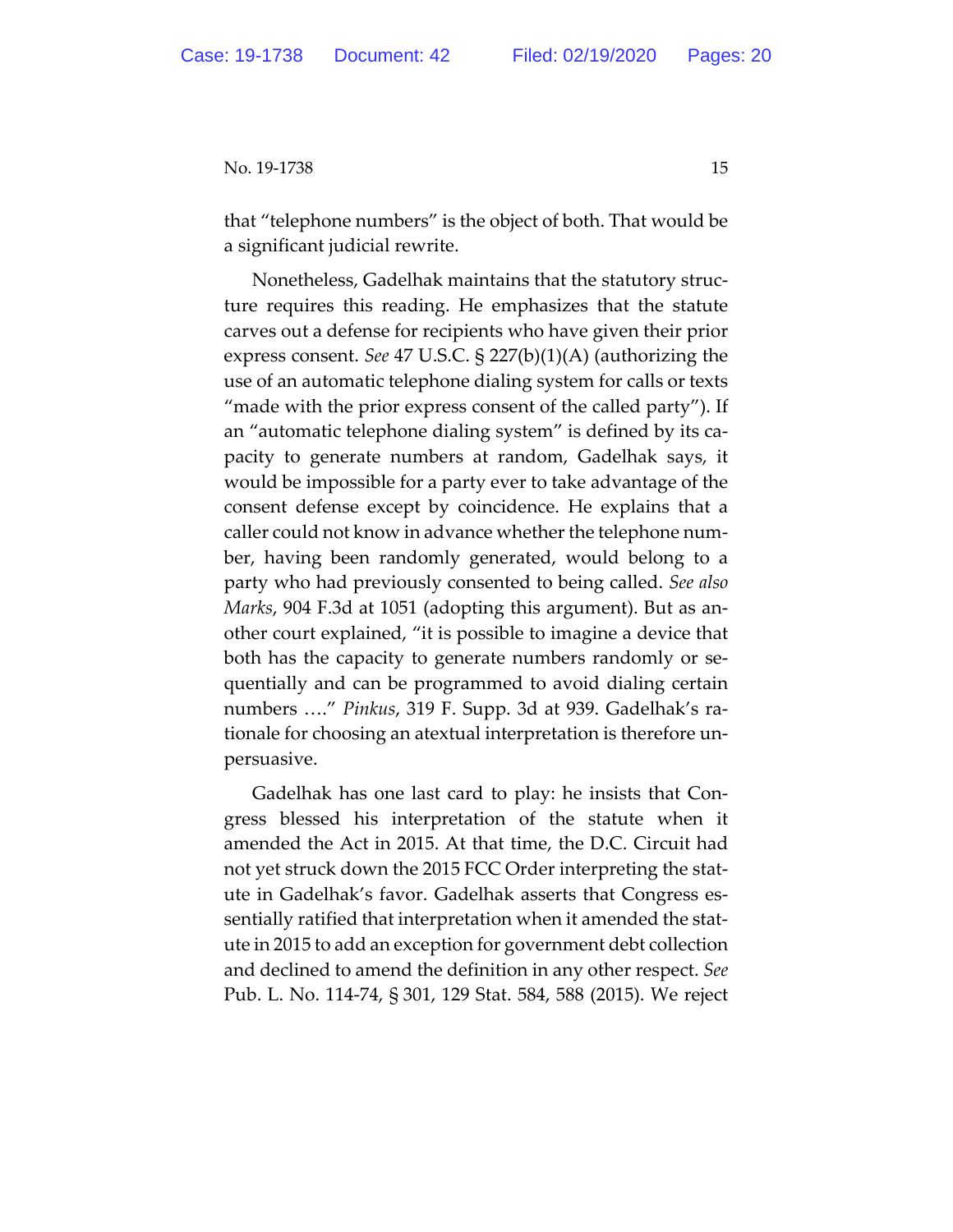this argument, as has every circuit to consider it. *See Glasser*, 2020 WL 415811, at \*6 (collecting cases). Congressional failure to act does not necessarily reflect approval of the status quo. *See Alexander v. Sandoval*, 532 U.S. 275, 292 (2001). And in any event, the FCC's interpretation of the statute was hardly set‐ tled at the time of the congressional amendment—in 2015, the D.C. Circuit was already reviewing *ACA International*. It is therefore particularly difficult to attribute acquiescence to Congress's actions that year.

Finally, it is worth noting the far‐reaching consequences of Gadelhak's ungrammatical interpretation: it would create liability for every text message sent from an iPhone. That is a sweeping restriction on private consumer conduct that is in‐ consistent with the statute's narrower focus. Gadelhak argues that to qualify as an "automatic telephone dialing system" a device need only have the "capacity … to store … telephone numbers" and then to call or text them automatically. Every iPhone today has that capacity right out of the box. An iPhone of course can store telephone numbers; it can also send text messages automatically, for example by using the "Do Not Disturb While Driving" function. *See How to Use Do Not Dis‐ turb While Driving*, APPLE (Sept. 19, 2019), https://support.ap‐ ple.com/en‐us/HT208090 ("If someone sends you a message [while this feature is turned on], they receive an automatic re‐ ply letting them know that you're driving."). Every iPhone, then, has the necessary capacities to meet the statutory defi‐ nition. That means that under Gadelhak's interpretation, every call or text message sent from an iPhone without the prior express consent of the recipient could subject the sender to a \$500 fine. *See* 47 U.S.C. § 227(b)(3)(B). Considering the statute as a whole, that result makes little sense. The Act's other provisions address narrow conduct much more likely to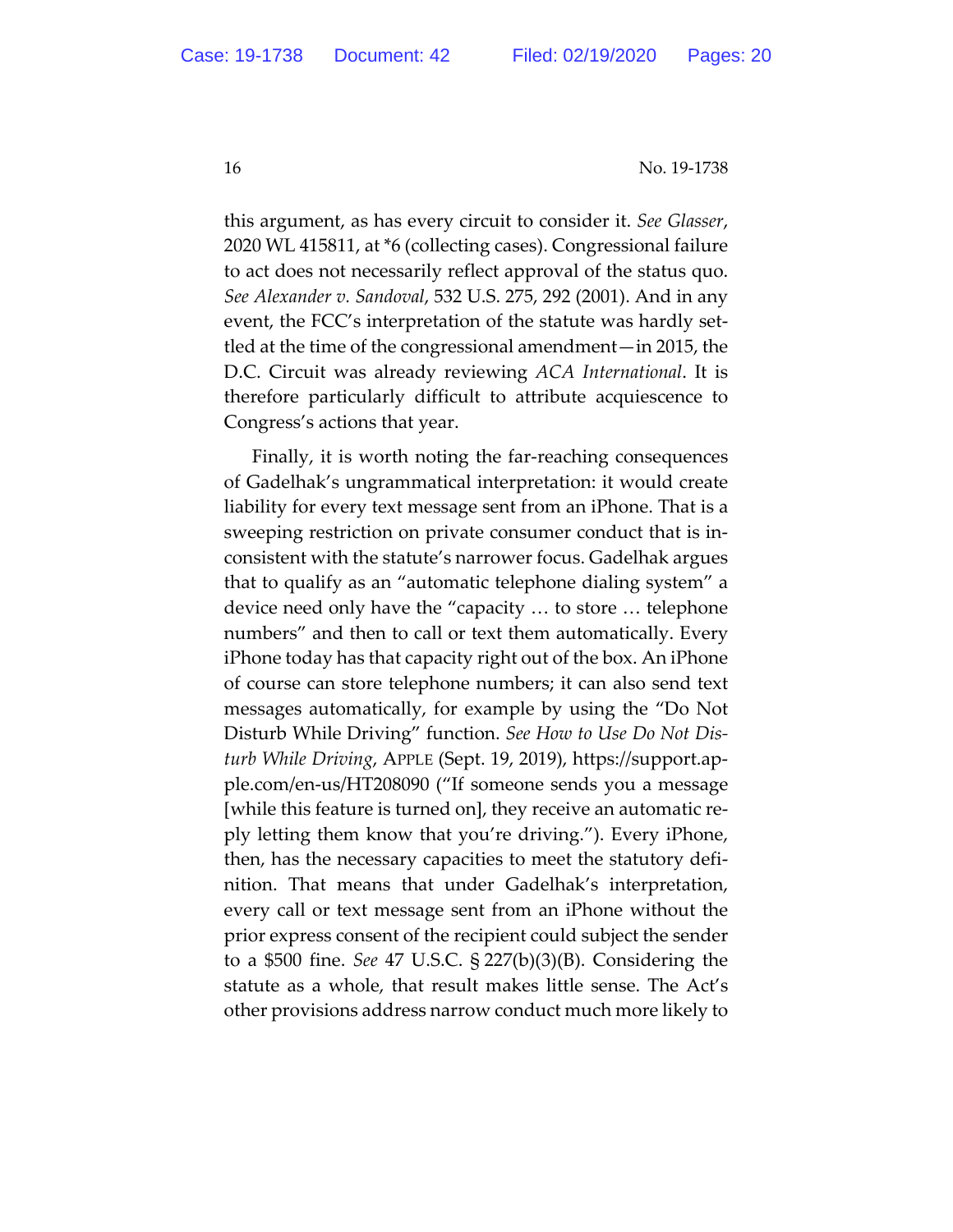be performed by telemarketers than by private citizens—for example, the use of "an artificial or prerecorded voice." *Id.*  $\S 227(b)(1)(A)$ . The definition of an "automatic telephone dialing system" would be an outlier within the statutory scheme if it were to capture such a wide swath of everyday conduct.

## D.

There is one final possibility: that "using a random or se‐ quential number generator" modifies how the telephone numbers are "to be called." On this reading, an "automatic telephone dialing system" is:

equipment which has the capacity—

(A) to store or produce telephone numbers *to be called[] using a random or sequential number gener‐ ator*; and

(B) to dial such numbers.

In other words, the definition captures devices with the capacity to store or to produce telephone numbers that will be dialed by a random or sequential number generator. The rec‐ ord does not fully explain whether AT&T's system has the necessary capabilities to be considered an "automatic tele‐ phone dialing system" under this definition; neither party ad‐ vanced this reading and other courts have only danced around it. *See*, *e.g.*, *Glasser*, 2020 WL 415811, at \*7 (identifying this interpretation as "plausible" but rejecting it without com‐ ment).

A close look convinces us that this fourth possibility is also inferior to the first interpretation. Congress chose to insert a comma between "to be called" and "using a random or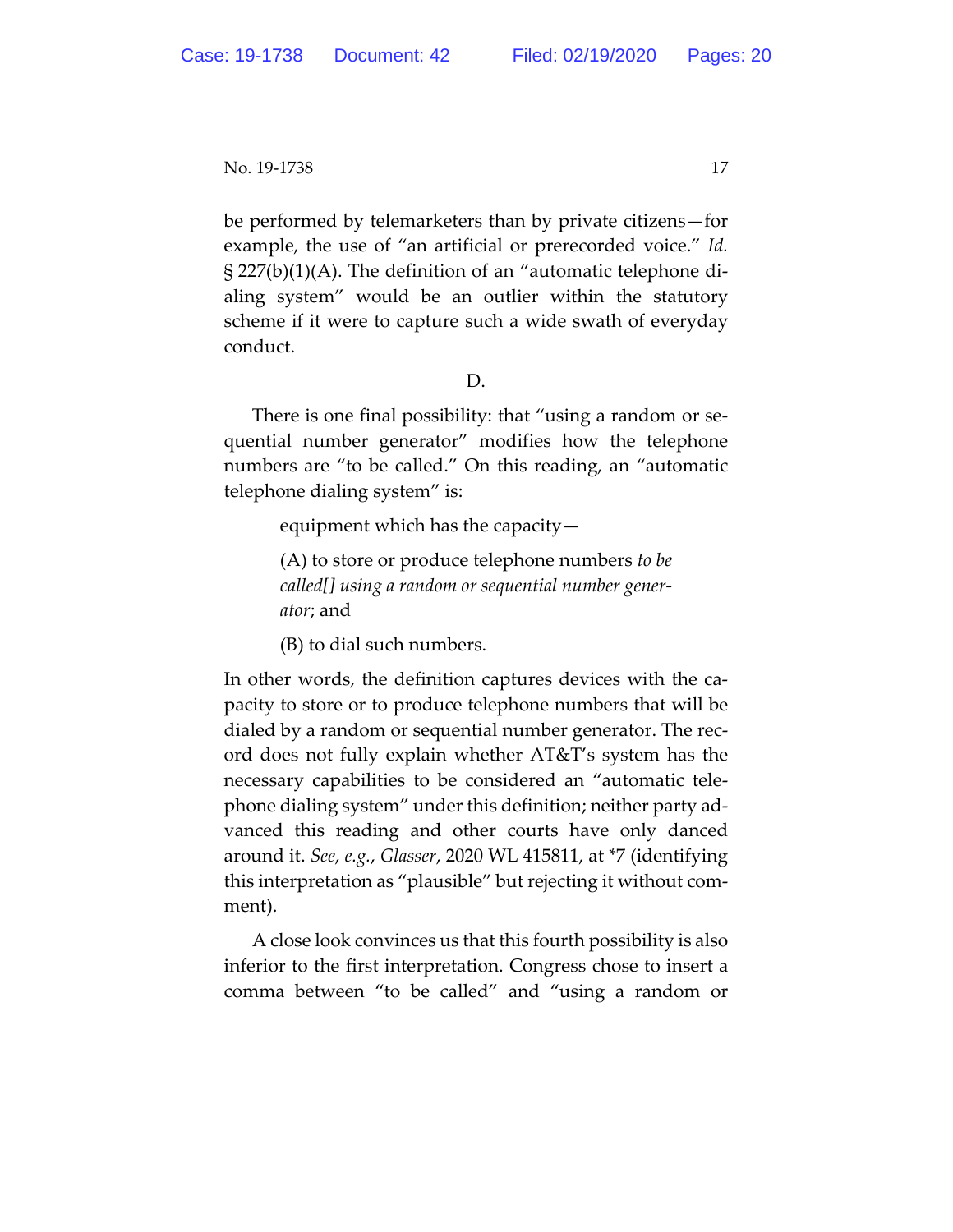sequential number generator." And "[a] qualifying phrase separated from antecedents by a comma is evidence that the qualifier is supposed to apply to all the antecedents instead of only to the immediately preceding one." WILLIAM N. ESKRIDGE JR., INTERPRETING LAW: A PRIMER ON HOW TO READ STATUTES AND THE CONSTITUTION 67–68 (2016) (citation omit‐ ted). The comma separating "to be called" and "using a ran‐ dom or sequential number generator" therefore indicates that the modifier refers to the entire clause that precedes it—a clause driven by the verbs "store" and "produce"—rather than the phrase immediately adjacent to it.

Of course, we are mindful that "a purported plain‐mean‐ ing analysis based only on punctuation is necessarily incom‐ plete and runs the risk of distorting a statute's true meaning." *U.S. Nat'l Bank of Or. v. Indep. Ins. Agents of Am., Inc.*, 508 U.S. 439, 454 (1993). We tread especially carefully here, since the comma seems to be ungrammatical under any interpretation. As mentioned above, "using a random or sequential number generator" is an adverbial phrase. To be more specific, it is a *restrictive* adverbial phrase, because it provides information that is essential to the meaning of the sentence. The grammar and style treatise of record dictates that a comma is inappro‐ priate for a restrictive adverbial phrase found at the end of a sentence. THE CHICAGO MANUAL OF STYLE ¶ 6.31 (17th ed. 2017).

But we have reason to be confident that the comma before the modifier deliberately separates it from "to be called." A modifying clause following a comma tends not to modify the very last antecedent before it when that antecedent is "inte‐ grated" into a singular unit. *Cyan, Inc. v. Beaver Cty. Emps. Ret. Fund*, 138 S. Ct. 1061, 1077 (2018) (citation omitted). In the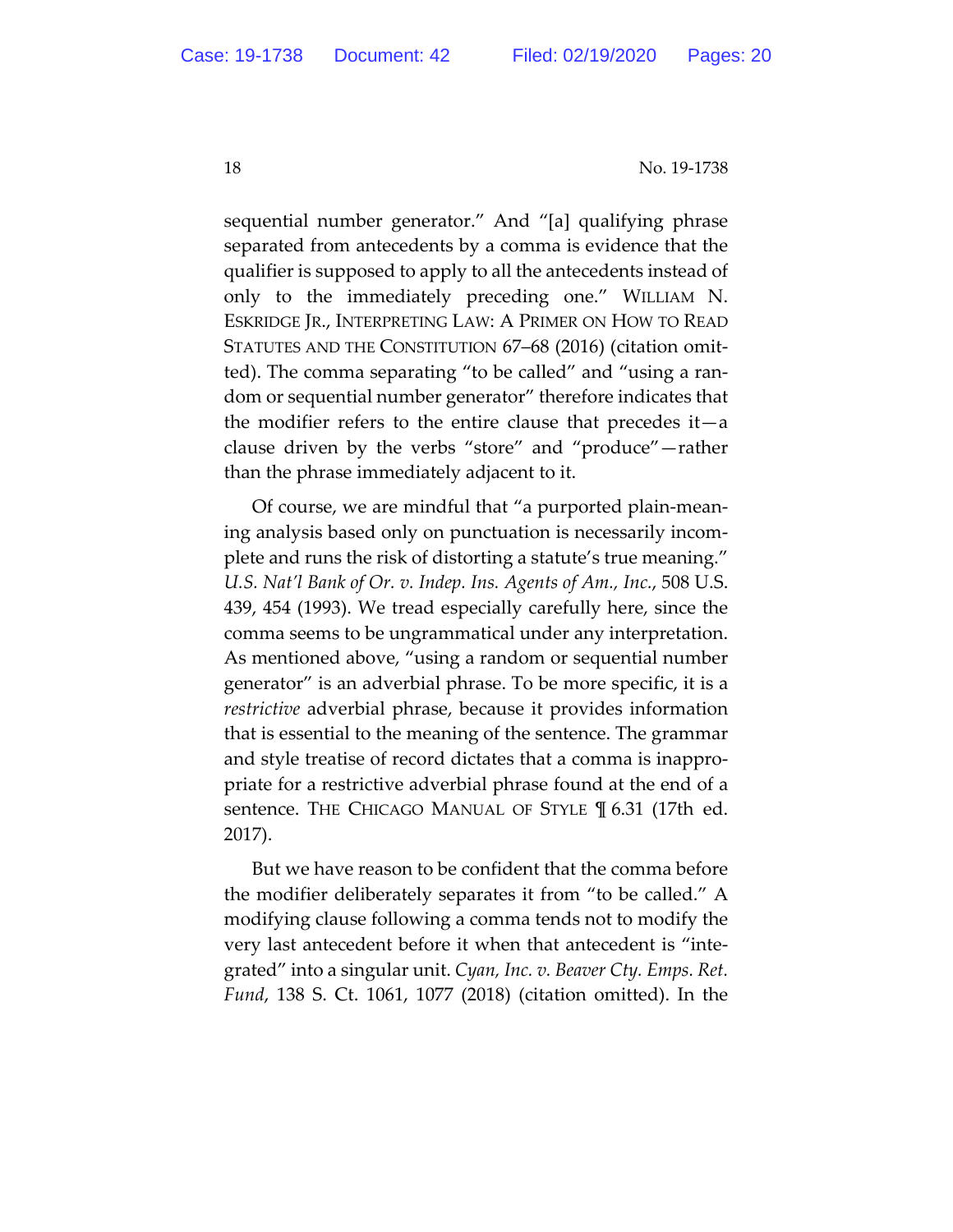context of autodialing, the phrase "telephone numbers to be called" has consistently been used as an integrated unit. A 1986 patent for a method of randomizing telephone numbers, for example, contains five references to "numbers to be called." U.S. Patent No. 4,741,028 (filed July 30, 1986). The phrase was also common in the state antitelemarketing stat‐ utes that preceded the federal legislation. Across statutes with different sentence structures and different scopes, the phrase "telephone numbers to be called" appears again and again. *See, e.g.*, MASS. GEN. LAWS ch. 159 § 19B (1986); MISS. CODE ANN. § 77‐3‐451 (1989); N.Y. GEN. BUS. LAW § 399‐p (1988). These uses suggest that "telephone numbers to be called" is a single noun unit characterized by the purpose of the numbers. The comma, therefore, seems to have been a deliberate draft‐ ing choice to separate the modifying clause from the words that immediately precede it.

Satisfied that "using a random or sequential number gen‐ erator" does not describe how the numbers are "to be called," we are left again with the first interpretation. It is admittedly imperfect. But it lacks the more significant problems of the other three interpretations and is thus our best reading of a thorny statutory provision. We therefore hold that the phrase "using a random or sequential number generator" describes how the telephone numbers must be "stored" or "produced."

\* \* \*

The district court held that AT&T's system did not qualify as an "automatic telephone dialing system" because it lacked the capacity to generate random or sequential numbers. Alt‐ hough we adopt a different interpretation of the statute, un‐ der our reading, too, the capacity to generate random or